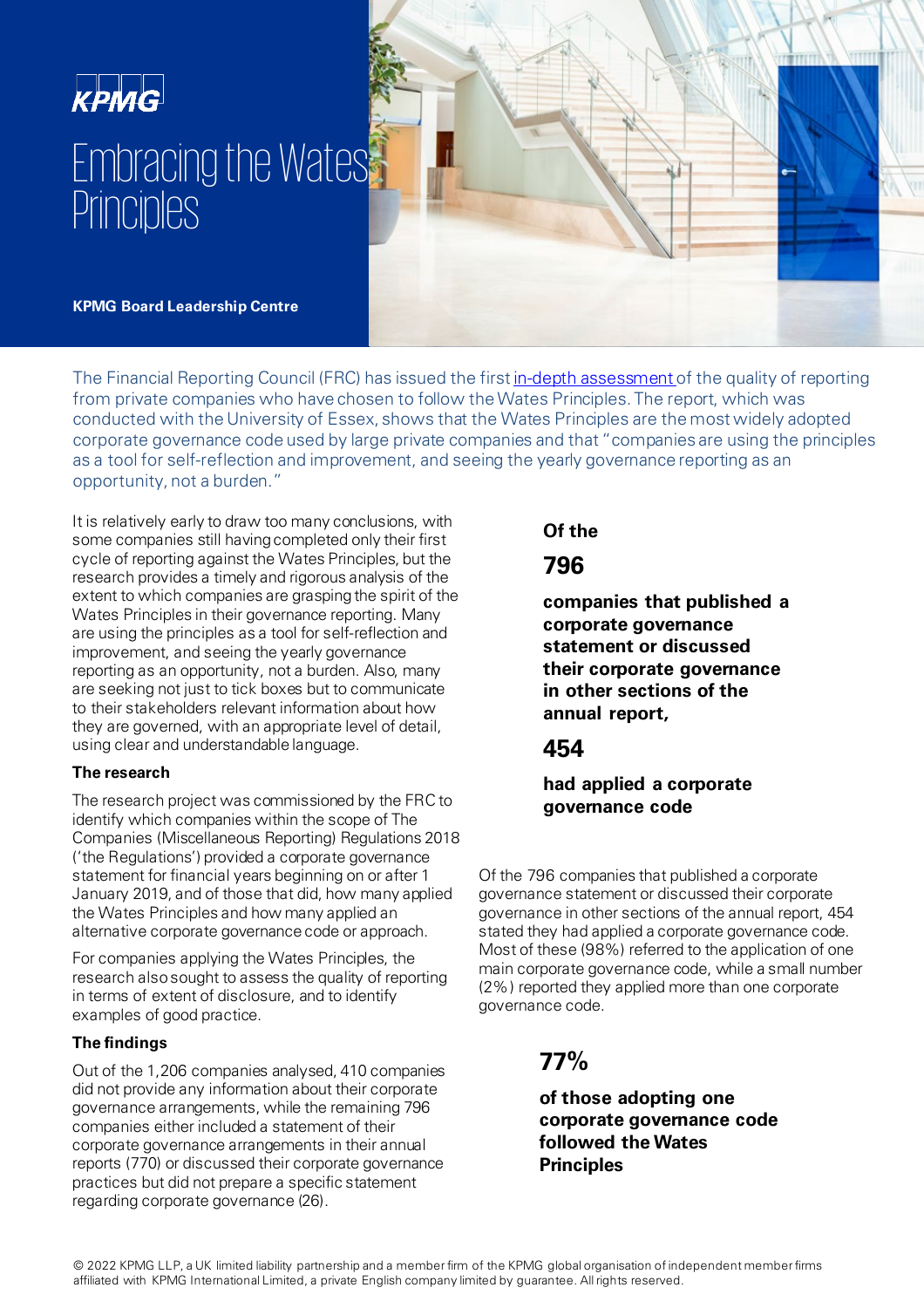The Wates Principles were by far the most widely adopted corporate governance code, with 348 companies adopting them (i.e. 77 percent of those adopting at least one corporate governance code). Some companies chose to refer to more than one code: ten companies referred to two codes, and one referred to three. Of those companies that did not apply a recognised corporate governance code, very few provided a rationale for non-application.

Other codes that were followed included the UK Corporate Governance Code (19 percent), industry specific codes (4 percent), other national corporate governance codes (1 percent), the Quoted Companies Alliance (QCA) Code and the Institute of Directors' Corporate Governance Guidance and Principles for Unlisted Companies in the UK.

#### **Reporting on the Wates Principles**

The vast majority of companies that used the Wates Principles provided some form of explanation of how each Principle was applied.

The research found that companies have been providing good levels of disclosure in terms of general information about their formal policies but relatively lower levels of disclosure when it came to how such policies are applied in practice. Also, when considering the narrative companies used to explain their application of the six Wates Principles, the research found that the highest average levels of disclosure were in relation to Principles Four and Six, while Principles One and Two received the lowest scores. Overall, the assessment concludes that there is room for improvement.

#### **Principle One (Purpose and leadership)**: An effective board develops and promotes the purpose of a company, and ensures that its values, strategy and culture align with that purpose.

Principle One had the lowest disclosure score among the six Principles. The research found that companies disclosed on average less than one fifth of the recommended disclosure elements. In particular, the first area of interest – 'Purpose' – presents the lowest score.

- Only 45 percent disclosed their stated purpose
- Only two companies discussed the processes in place for the board to incorporate shareholder and stakeholder views into its decision making process on the company's purpose
- Only 51 percent of companies explained their culture
- Only a few companies explained what their values mean and how information relating to culture is passed to the board.

Examples of good disclosures cited included EDF Energy Customers Limited (July 2020) for 'Purpose', Dyson Technology Limited (November 2020) for 'Culture', and Ageas Insurance Limited (April 2020) for 'Strategy'.

**Principle Two (Board composition)**: Effective board composition requires an effective chair and a balance of skills, backgrounds, experience and knowledge, with individual directors having sufficient capacity to make a valuable contribution. The size of a board should be guided by the scale and complexity of the company.

Out of the four areas identified within the guidance for this Principle, there was a relatively greater extent of disclosure related to the chair of the board, but less on the size and structure of the board, and substantially less discussion about the balance, diversity and effectiveness of the board.

- More than half of the companies (58 percent) disclosed some information about the board chair
- Most companies disclosed some general information about the board's size and structure
- Very few companies (only 2 percent) disclosed information about the procedures in place to guarantee directors' objectivity

Examples of good disclosures cited included Heathrow Finance Plc (February 2020) for 'Chair', Nomura International Plc (March 2020) for 'Balance and diversity', and Yorkshire Water Services Limited (March 2020) for 'Board effectiveness'.

**Principle Three (Director responsibilities)**: The board and individual directors should have a clear understanding of their accountability and responsibilities. The board's policies and procedures should support effective decision-making and independent challenge.

**Around** 

# **80%**

### **of the companies disclosed at least some general information related to the accountability of their directors**

Examples of good disclosures cited included Cabot Credit Management Limited (December 2019) for 'Accountability', Dyson Technology Limited (November 2020) for 'Committees', and DPD Group UK Limited (December 2019) for 'Integrity of information'.

**Principle Four (Opportunities and risk)**: A board should promote the long-term sustainable success of the company by identifying opportunities to create and preserve value, and establishing oversight for the identification and mitigation of risks.

The overall disclosure score for Principle Four was the highest among all six Principles. Of the two main areas covered by the principle – opportunities and risk – there was significantly more disclosure provided for opportunities than for risks.